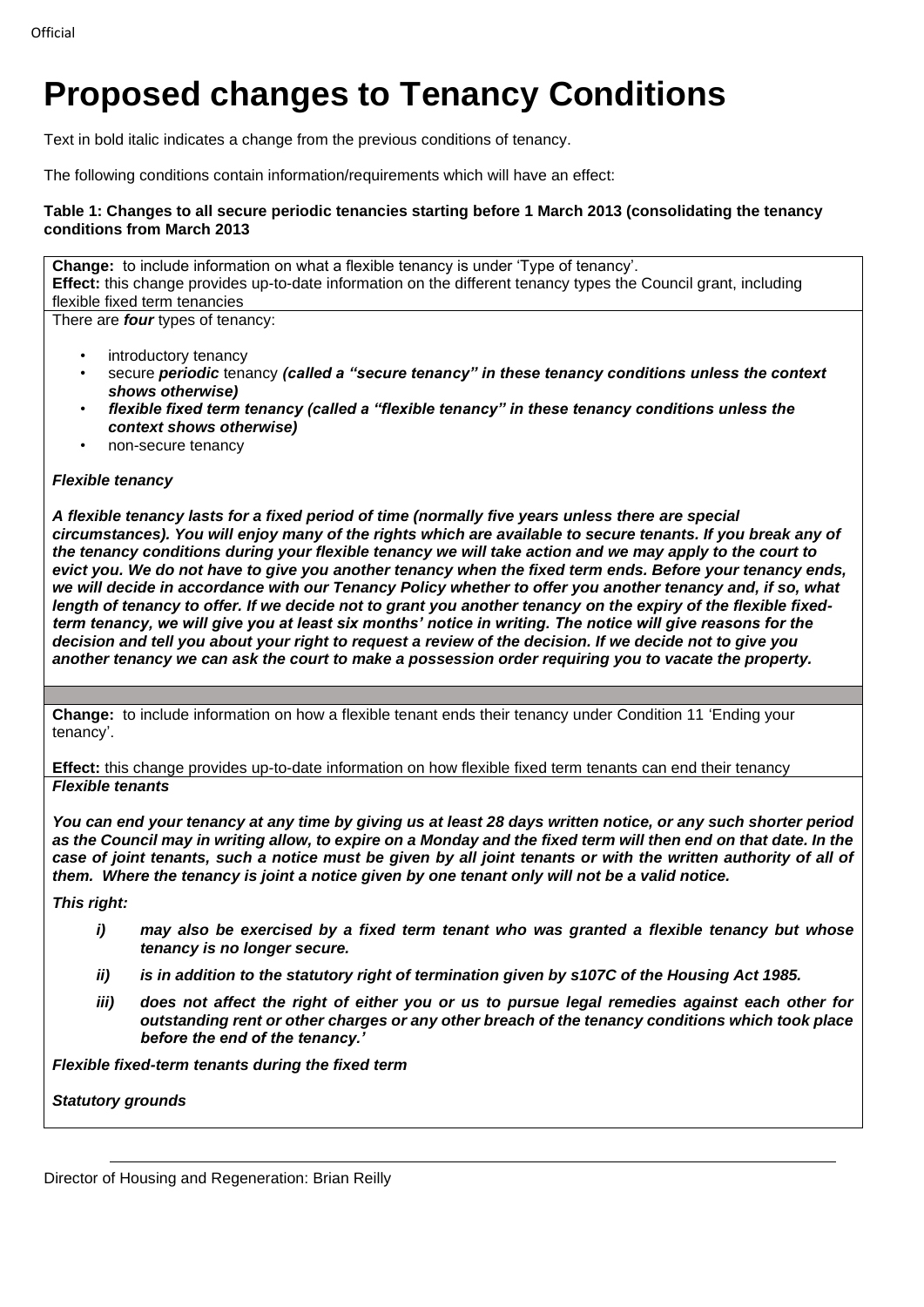*Providing your fixed term tenancy is secure we may end it by obtaining an order of the court for possession of the property and by the execution of the order. We may seek such an order on any of the statutory grounds for possession.*

#### *Break notice*

*If your fixed term tenancy is not secure then we may end it by serving a notice stating that the tenancy will end 28 days after service ('a break notice'). However, this right does not apply if the only reason why your fixed term tenancy ceases to be secure is because the landlord condition of s.80 of the Housing Act 1985 is not satisfied.*

*Without prejudice to the above, if your fixed term tenancy is not secure then we may end it by serving a break notice stating that the tenancy will end 28 days after service and this notice may be served in either of the following circumstances:*

*a)the sole tenant has died, or*

*b) all joint tenants have died.* 

*Forfeiture*

*Without prejudice to the above,*

*• if your fixed term tenancy is not secure or*

- *if any of the conditions of the tenancy are not performed or observed or*
- *if any of the statutory grounds for possession exist we may forfeit the tenancy*
- *by serving proceedings seeking possession of the property or*

*• by re-entering the property or any part of it*

*and there upon your tenancy will end. However, if you or any other person is lawfully residing in the property then we will not forfeit by re-entering the property. Forfeiture does not affect the right of either you or us to pursue legal remedies against each other for outstanding rent or other charges or any other breach of the tenancy conditions which took place before the tenancy ended. Furthermore: i) Water, sewerage and all other charges are recoverable as if they are rent. ii) This right to forfeit applies to arrears of rent whether the rent has been lawfully demanded or not.*

*Flexible fixed-term tenants after the fixed term*

*Providing your fixed term tenancy or any tenancy arising when it ends remains secure we may seek a court order to evict you by following the statutory procedure in s.107D of the Housing Act 1985. In summary, this means:*

*i) Giving you not less than six months' written notice:* 

- *(a) stating that we do not propose to grant another tenancy on the expiry of the flexible tenancy,*
- *(b) setting out our reasons for not proposing to grant another tenancy, and*
- *(c) informing you of your right to request a review of our proposal and of the time within which such a request must be made.*

*ii)Giving you not less than two months' written notice stating that we require possession of the property. This notice may be given before or on the day on which your tenancy comes to an end.*

- *iii) Carrying out any review that you seek.*
- *iv) Obtaining a court order.*

*If your fixed term tenancy has ended and it was not secure when it ended then you may be a trespasser.*

*If your fixed term tenancy has ended and it was secure when it ended but has subsequently ceased to be secure then you may become a trespasser after service by us of a notice to quit.*

**Change:** to include under Condition 12 'Reasons why we might terminate your tenancy' for both secure and flexible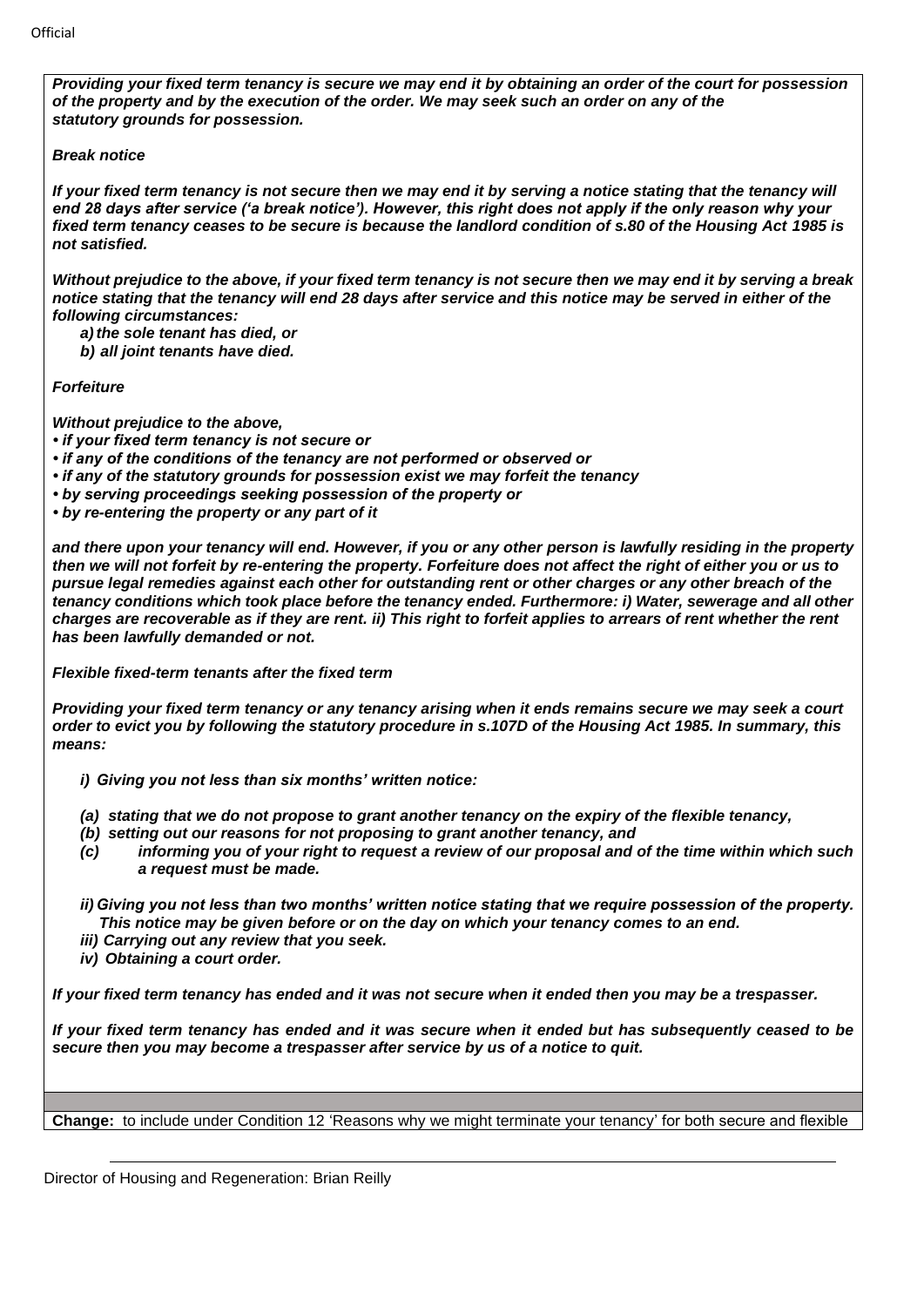tenants, 'commits a serious criminal offence in the locality'. **Effect:** this change brings all secure periodic and flexible tenancies into line and allows the Council to take enforcement action for serious crime.

Secure and *flexible tenants* only

If you or a member of your household or a visitor does anything which causes, or is likely to cause, a nuisance to anyone in the local area, or uses or allows your home to be used for immoral or illegal purposes *or is convicted of a serious criminal offence and/or conducts serious anti-social behaviour in the locality.*

**Table 2: Changes to all secure periodic tenancies starting before, on or after 1 March 2013 and will be applicable to all new flexible fixed term tenancies issued once these changes take effect**

**Change:** to include an addition to condition 13 'Co-operating with the landlord and access', specifying access may be required to carry out fire safety works or inspections, including the inspection of the front entrance door whilst open.

**Effect:** to ensure the Council fulfils its obligations under the Fire Safety Act 2021.

Council employees, agents or contractors may need to enter your home at reasonable times to inspect it or carry out repairs or other work and we will expect you to agree to this. *This may include fire safety works or*  inspections, including inspecting your front entrance door when open to check is has a working self closing *device***.** We will tell you when we intend to call. You should always ask to see an identity card before letting anyone into your home to carry out their duties.

**Change:** to include an addition to tenancy condition 14 'Looking after the property', to keep in line with the requirements set out in the Fire Safety Act.

**Effect:** to ensure tenants are aware of their responsibilities in terms of taking care of and not removing the self closing device on their front entrance door, as this door forms part of the fire safety strategy to prevent the spread of fire.

*If you live in a flat or maisonette you must not remove, damage or otherwise interfere with the self-closing device on your front entrance door, as this is required to stop the spread of fire in the block. In the event your self-closing device is not working you must report it to the Council immediately.*

**Change:** to include a new tenancy condition under the use of the property, Condition 17 'Lofts and basements', stating that they can only be used for storage with written permission from the Council.

**Effect:** to prevent unauthorised access and conversions, damage to these areas or personal injury.

*Lofts and basements accessible from inside the property can only be used for storage with written permission from the Council.*

**Change:** to include our fixtures and fittings and windows to Condition 22 'Repairs which are the council's responsibility'.

**Effect:** to clarify the Council's repairing responsibilities.

We are responsible for repairs to the structure and exterior of your home, *including windows,* and we have to keep the installations in the property for gas, electricity and water supplies, heating and hot water, in good repair and working order. We are also responsible for *our fixtures and fittings*, drains, basins, sinks, baths and toilets.

**Change:** to remove the below list from Condition 23 'Repairs and decorations which are the tenant's responsibility',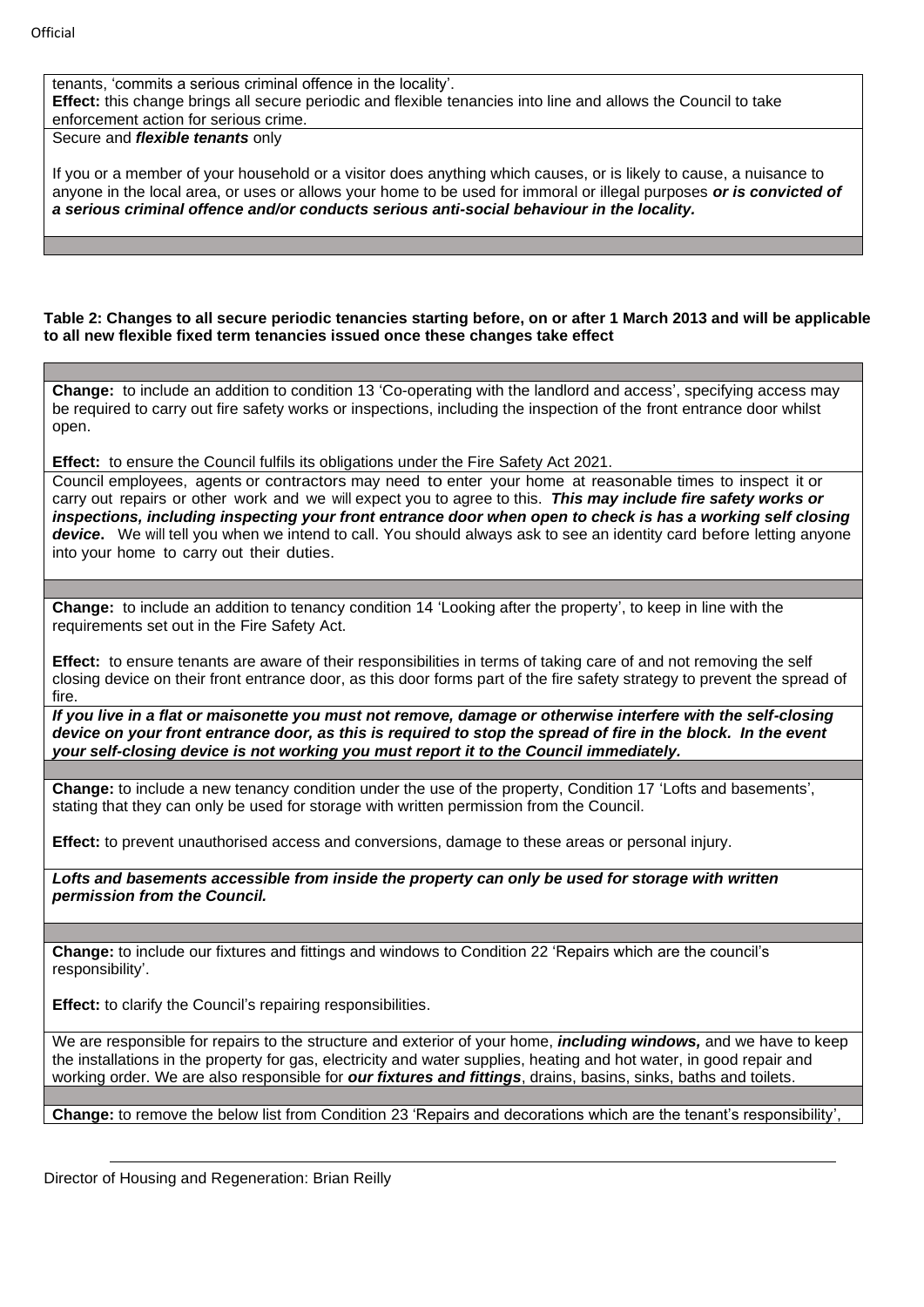including the paragraph referring to windows. To add that tenants are responsible for loss of keys/entry call fobs. **Effect:** the list is outdated. Some of these items may be a result of communal issues – for example, blockage to sinks, bath or lavatory. Windows are part of the structure and as most are now double glazed the Council do not want tenants arranging repairs or doing any work to the windows regardless of height. Tenants are already responsible for the cost of repairing any damage deliberately or negligently under the tenancy conditions.

#### To remove:

*You are also responsible for renewing or replacing the following items, in so far as they are not the council's responsibility under condition 22:*

- *broken windows*
- *tap washers*
- *sink and bath plugs*
- *chains and pulls to W.C. cisterns*
- *blocked wastes to sinks, baths and lavatory basins*
- *damaged locks, lost keys, door furniture, knockers, letter boxes and gate catches*
- *sash fasteners, casement fasteners and window stays*
- *all door and window keys*
- *fireplace tiles*
- *any other similar items and any damage due to negligence*

*Your responsibility for repairing broken windows extends to all internal glazing and any external glazing where the damage is your fault or the fault of another member of your household or a visitor. You are not permitted to effect repairs or replace any glazing on windows above the ground floor and the council will therefore carry out any necessary works to repair such damage and charge the reasonable costs to you. In other cases of damage to external glazing, we will carry out necessary repairs. We may carry out the repairs if you and your household are not able to do or arrange the work yourself because of your age, or a disability, or other special reasons.*

To add:

You are responsible for keeping your home clean and in a good state of repair and decoration. *You are responsible for loss of keys/entry call fobs.*

**Change:** to remove the reference to domestic disputes from Condition 31 'Causing a nuisance'. To add you are not allowed to use abuse towards anyone living in the property.

**Effect:** to ensure victims of domestic abuse do not feel they are in breach of their tenancy conditions because of the abuse they are suffering. This may include shouting, or what may seem like a harmless domestic dispute to others, when the behaviour towards them is abusive. To also protect others, such as lodgers, from being abused by others they live with.

This is a list of things that you, your lodgers, friends, relatives, visitors and any other person living in the property are not allowed to do whilst in the London Borough of Wandsworth or the area which is local to the property:

- breach the tenancy conditions
- do anything which causes or is likely to cause a nuisance to anyone living in the borough of Wandsworth and/or the local area
- do anything which interferes with the peace, comfort or convenience of other people living in the borough of Wandsworth and/or the local area
- cause damage to property belonging to other people or council property in the borough of Wandsworth and/or the local area
- harass anyone in the borough of Wandsworth and/or the local area because of his or her race, colour, nationality, culture, sexuality, gender, age, marital status, religion or disability

Director of Housing and Regeneration: Brian Reilly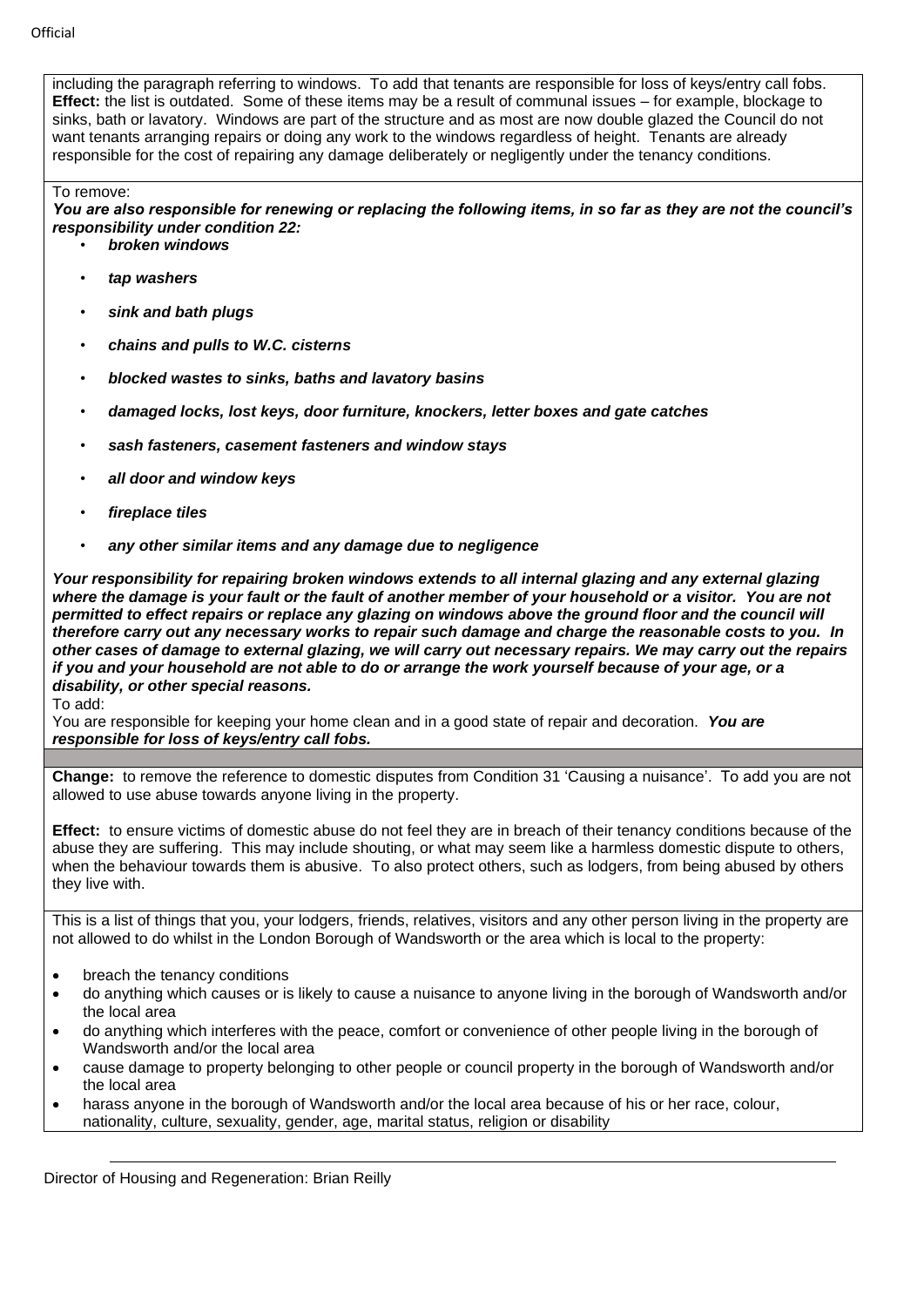- use the property for any criminal, immoral or illegal purpose
- threaten or harass or use violence towards anyone in the borough of Wandsworth and/or the local area
- threaten or harass or use violence towards council employees, managing agents or contractors
- use or threaten violence towards anyone living in the property *or abuse (as defined in Condition 32)*

Any breach of the tenancy conditions by anyone living in or visiting the property, or where there is a joint tenancy, by one of the joint tenants, will be treated as a breach by the tenant. If you are evicted it is likely you will be considered to have made yourself 'intentionally homeless' and consequently not be entitled to rehousing by the council.

These are examples of anti-social behaviour which might cause us to take legal action against you:

- using or threatening to use violence
- *hate crime or harassment due to race, religion, faith, disability, age, gender or sexual orientation*
- creating noise at a level that is intrusive or disturbing to neighbours including: music, T.V., radio, DIY, *banging and slamming doors* and noise outside the property, e.g., car stereos, *shouting, etc (\*noise associated with domestic abuse, such as shouting, banging or slamming doors would not be considered an example of antisocial behaviour).*
- damaging property
- drug or alcohol abuse and drug dealing
- playing ball games close to properties
- skateboarding and cycling and other similar activities on footpaths and balconies
- dumping rubbish
- being drunk in public so as to cause a nuisance
- criminal activity in properties
- graffiti and other markings
- *domestic disputes e.g., shouting etc*
- throwing things out of windows
- not keeping your pets under control and allowing dogs to bark and foul
- breaking shared security, for example allowing strangers to get into the building
- where children who are under your care and responsibility, use behaviour that causes nuisance or distress to others

**Change:** the wording has been amended in Condition 32 'Domestic Violence and Abuse', to incorporate the definition in the Domestic Abuse Act and to hold perpetrators of domestic abuse to account.

**Effect:** to protect victims of domestic abuse and hold perpetrators of such abuse to account.

Existing statement:

You must not use or threaten to use violence or abuse, including psychological abuse, against any other person living with you, nor against their children. Psychological abuse could include insulting and humiliating behaviour, denying a person the right to see family or friends, extreme jealous, possessive or irrational behaviour. If you do, and that person or their children have to leave the property because of violence, or threats of violence or abuse against them, we may take steps to evict you from your home.

#### **Change to:**

*You must not use or threaten to use violence or abuse, against anyone who is personally connected to you, as either intimate partners; ex-partners; family members; or individuals whom you share parental responsibility for a child.* 

*If you do subject someone who is personally connected to you to such violence or abuse, who is either living with you or living in the borough of Wandsworth we may take steps to evict you from your home.*

*Behaviour is abusive if it consists of any of the following:*